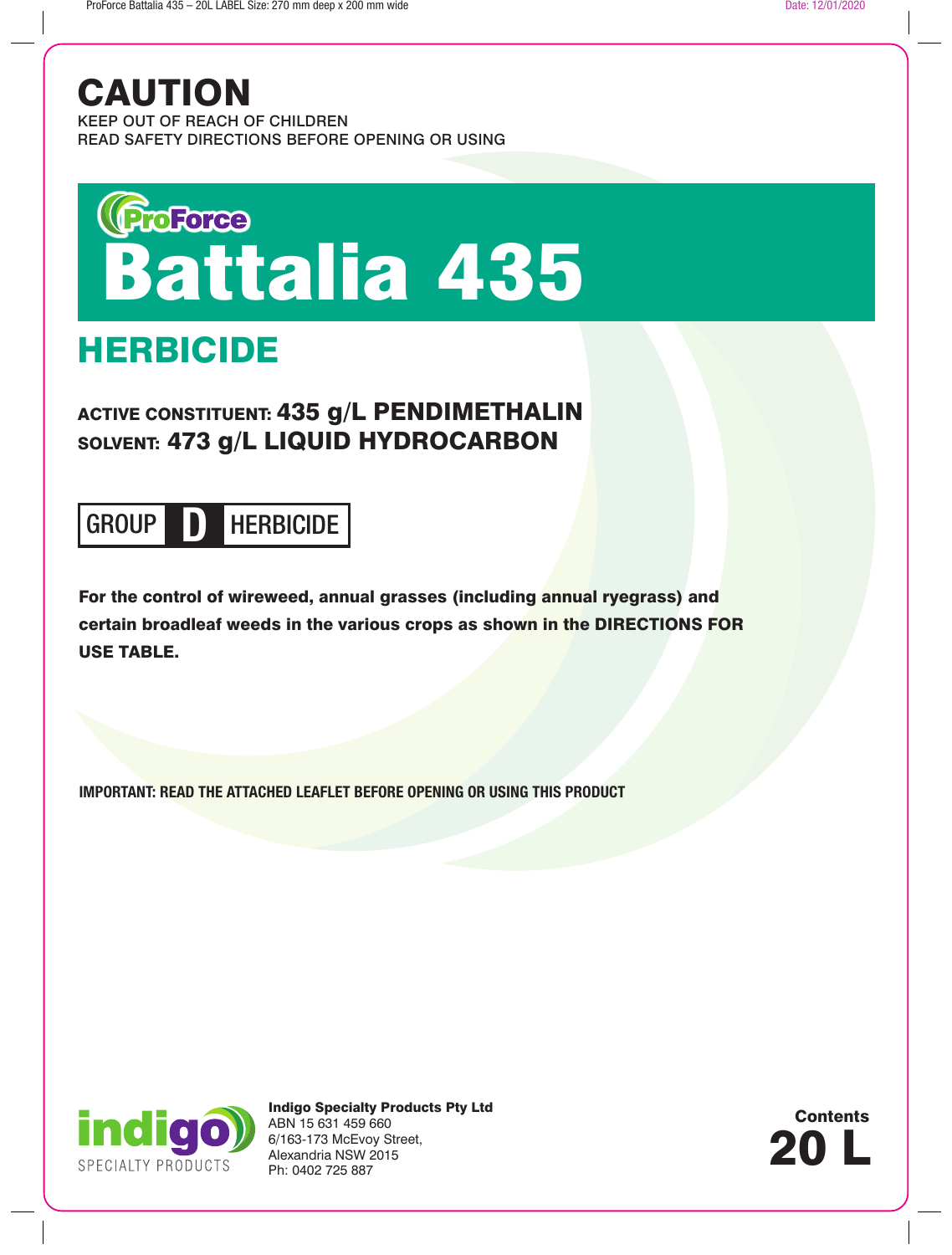## **HERBICIDE** ரு<sub>ண்ண</sub><br>Battalia 435

#### **STORAGE AND DISPOSAL**

Store in the closed, original container in a dry, cool, well ventilated area out of direct sunlight.

Triple rinse containers before disposal. Add rinsings to spray tank. DO NOT dispose of undiluted chemicals on site. If recycling, replace cap and return clean containers to recycler or designated collection point. If not recycling, break, crush or puncture and deliver empty packaging to an approved waste management facility. If an approved waste management facility is not available bury the empty packaging 500 mm below the surface in a disposal pit specifically marked and set up for this purpose clear of waterways, desirable vegetation and tree roots, in compliance with relevant Local, State or Territory government regulation. Do not burn empty containers or product.

**Refillable Containers:** Empty contents fully into application equipment. Close all valves and return to point of supply for refill or storage. The container remains the property of Indigo Specialty Products Pty Ltd.

#### **SAFETY DIRECTIONS**

Harmful if swallowed. Will irritate the eyes nose and throat and skin. Avoid contact with eyes and skin. DO NOT inhale vapour. When preparing spray and using the prepared spray wear cotton overalls buttoned to the neck and wrist (or equivalent clothing), elbow length nitrile gloves and face shield or goggles. If product on skin, immediately wash area with soap and water. If product in eyes, wash it out immediately with water. Wash hands after use. After each day's use, wash gloves, face shield or goggles and contaminated clothing.

#### **FIRST AID**

If poisoning occurs, contact a doctor or Poisons Information Centre. Phone Australia 13 11 26, New Zealand 0800 764 766. If swallowed, DO NOT induce vomiting.

#### **SAFETY DATA SHEET**

Additional information is listed in the safety data sheet (SDS). A safety data sheet for ProForce Battalia 435 Herbicide is available from Indigo Specialty Products Pty Ltd on request.

#### **Combustible liquid.**

Keep away from flames and hot surfaces. - No smoking. In case of fire, use carbon dioxide, dry chemical, foam, water fog. **May be fatal if swallowed and enters airways. May cause respiratory irritation. May cause an allergic skin reaction. Repeated exposure may cause skin dryness or cracking.** Do not eat, drink or smoke when using this product. IF INHALED: Remove victim to fresh air and keep at rest in a position

comfortable for breathing.

#### **CONDITIONS OF SALE**

Seller warrants that the product conforms to its chemical description and is reasonably fit for the purposes stated on the label when used in accordance with directions under normal conditions of use. No warranty (other than nonexcludable statutory warranties) of merchantability or fitness for a particular purpose, express or implied, extends to the use of the product contrary to label instructions, or under off-label permits not endorsed by Indigo Specialty Products Pty Ltd or under abnormal conditions. Indigo Specialty Products Pty Ltd accepts no liability for any loss or damage arising from incorrect storage, handling or use.



IN A TRANSPORT **EMERGENCY** 



Batch No.

Date of **Manufacture** 

APVMA Approval No.: 68776/122759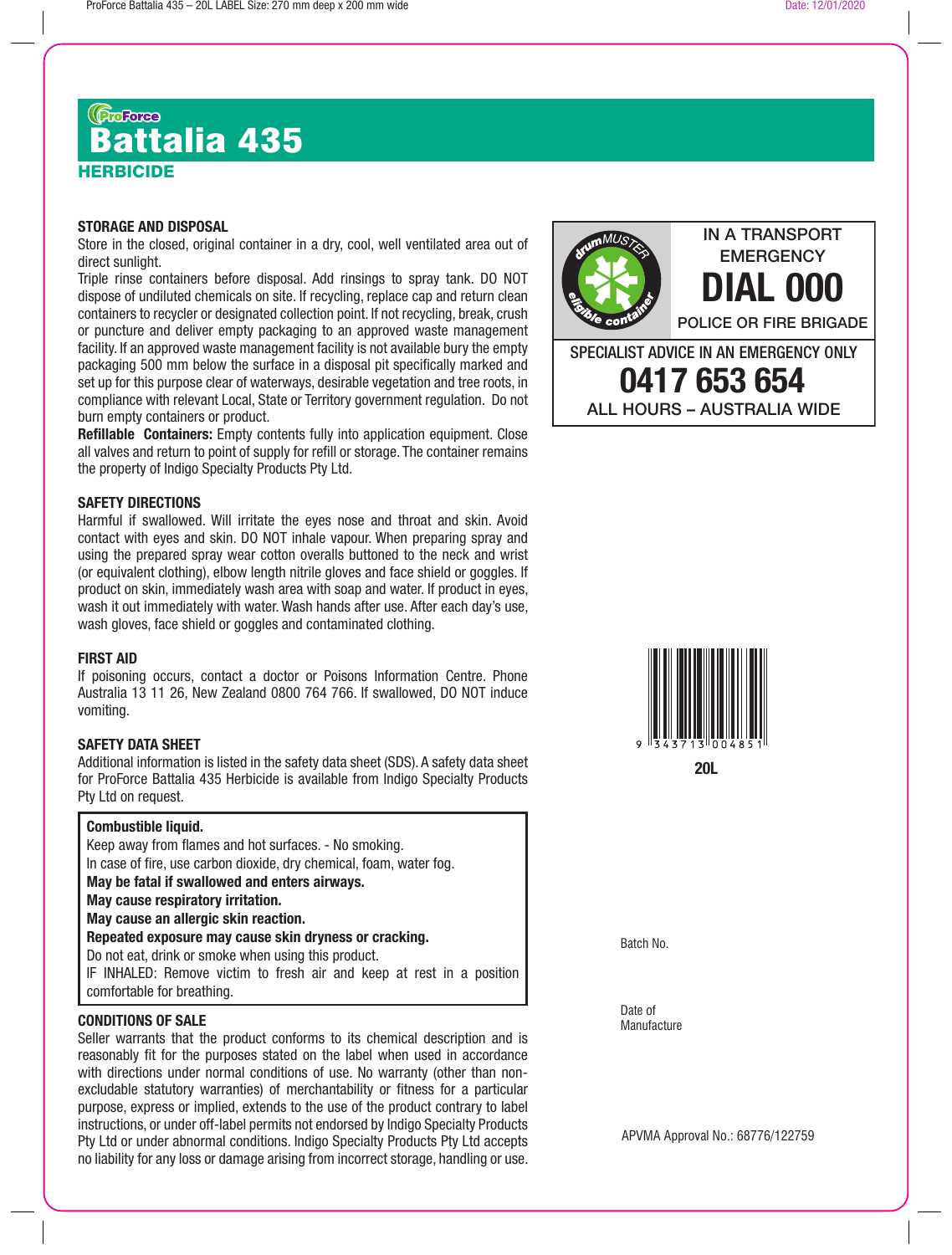$P$ ROFORCE BATTALIA 435 – 36PP LEAFLET  $\vdots$  FLAT SIZE: 504 MM WIDE X 339 MM DEEP  $\vdots$  FOLDS TO: 84 MM WIDE X 113 MM DEEP  $\vdots$   $\vdots$   $\vdots$   $\vdots$   $\vdots$   $\vdots$   $\vdots$   $\vdots$   $\vdots$   $\vdots$   $\vdots$   $\vdots$   $\vdots$   $\vdots$   $\vdots$   $\vdots$   $\$ 

## Grances<br>Battalia 435

**HERBICIDE** 

#### **DIRECTIONS FOR USE**

**RESTRAINTS:**<br>DO NOT sow sensitive summer crops such as sorghum and millets within 12 months of application of BATTALIA 435. DO NOT apply to a poorly prepared seedbed.

DO NOT use BATTALIA 435 mixed with atrazine on heavy clay soils. DO NOT apply BATTALIA 435 where waterlogging is likely to occur.

#### PRE-PLANT INCORPORATION (DOUBLE INCORPORATION):

For all crops listed in the double incorporation table below: INCORPORATE BATTALIA 435 INTO THE SOIL WITHIN 24 HOURS OF APPLICATION. Refer to the Notes on Incorporation under the heading General Instructions. Where a range of application rates are provided, use the higher rate on heavy textured soils or those high in organic matter and the lower rate on light to medium textured soils. Application to soil types with poor structural characteristics or that are poorly worked may result in insufficient and uneven incorporation and, subsequently less than satisfactory weed control. Heavy soils, which are cloddy or have a surface crust or surface seal, are to be avoided. Attempting to incorporate BATTALIA 435 when soils are very wet or very dry may also result in poor weed control due to insufficient mixing. Refer to the General Instructions, especially "Cereal Seed Dressings" and "Weather Conditions at Planting" for further information on emergence.

| <b>SITUATION / CROP</b>                                                      | <b>WEEDS CONTROLLED</b>                                                                                                         | <b>STATE</b>                                      | RATE/<br><b>TREATED HA</b> | <b>CRITICAL COMMENTS</b>                                                                                                                                                                                                                                                                                                                                                                                  |
|------------------------------------------------------------------------------|---------------------------------------------------------------------------------------------------------------------------------|---------------------------------------------------|----------------------------|-----------------------------------------------------------------------------------------------------------------------------------------------------------------------------------------------------------------------------------------------------------------------------------------------------------------------------------------------------------------------------------------------------------|
| Cotton                                                                       | See Weed Table A                                                                                                                | Old.<br>NSW only                                  | 2.28L                      | Use a combine with trailing harrows and chain or offset or tandem discs<br>or Lilliston cultivators, set to work to a depth of 2-5 cm.                                                                                                                                                                                                                                                                    |
| Cow Peas, Navy<br>Beans, Mung Beans,<br>Peanuts, Pigeon<br>Peas and Soybeans |                                                                                                                                 | Qld, ACT, NSW,<br>NT only                         | 1.9 to 2.3 L               | Subsequent planting operations in irrigated cotton may remove the<br>BATTALIA 435 treated soil from hills leaving an untreated band over the<br>row, requiring a further application of BATTALIA 435 or other herbicides<br>in that band. When the seedbed is rough, a second incorporation is<br>necessary. BATTALIA 435 may be applied either by aerial or ground rig.                                  |
| Sunflowers                                                                   |                                                                                                                                 | Qld, ACT, NSW,                                    |                            | In the Macquarie area, only apply by air when ground is too wet for<br>ground application. (See incorporation point (a) in General Instructions<br>section)                                                                                                                                                                                                                                               |
|                                                                              |                                                                                                                                 | Vic, SA, Tas<br>only                              |                            | Use the higher rate on heavy textured soils or those high in organic matter<br>and the lower rate on light to medium textured soils.                                                                                                                                                                                                                                                                      |
| Barley and<br>Wheat                                                          | <b>Annual Ryegrass</b><br>(Lolium rigidum), Wireweed<br>(Polygonum aviculare),<br>Suppression only<br>of Wild oats (Avena spp.) | <b>All States</b>                                 | 910 mL                     | Use weighted harrows at 8-13 km/hr, followed by a cross working<br>with a combine set to work at a depth of 2-5 cm at 8-13 km/hr. (See<br>incorporation point (a) in General Instructions section) Wheat and barley<br>seed must be sown approximately 1 cm beneath the chemically treated<br>band or reduced emergence may occur. If wild oats are expected to be a<br>problem use a wild oat herbicide. |
| <b>Field Peas</b>                                                            |                                                                                                                                 | Southern NSW,<br>ACT, Vic, Tas,<br>SA and WA only | 1.5L                       | Use weighted harrows at 8-13 km/hr followed by a cross-working<br>with a combine set to work at a depth of 2-5 cm at 8-13 km/hr. (See<br>incorporation point (a) in General Instructions section) Seed should be<br>sown below the chemical band.<br>Use cover harrows behind the combine. Use a wild oat herbicide if wild<br>oats are expected to be a problem.                                         |
| Chickpeas, Faba<br>Beans, Lentils,<br>Lupins and<br>Safflower                |                                                                                                                                 | Old and<br>Northern NSW<br>and Tas* only          | 1.9 to 2.3 L               | *LUPINS: In Tasmania, use only on species Lupinus angustifolius. DO NOT<br>use on <i>L. albus</i>                                                                                                                                                                                                                                                                                                         |

#### **PRE-PLANT APPLICATION (INCORPORATION DURING SOWING):**

|                                                                                                      |                                                                                                                                                          | <b>STATE</b>                              | RATE/                                       |                                                                                                                                                                                                                                                                                                                                                                                                                                                                                                                                                                                                                                                                                                                                                                                                                                                                                                                                                                                                                                                                                                                            |
|------------------------------------------------------------------------------------------------------|----------------------------------------------------------------------------------------------------------------------------------------------------------|-------------------------------------------|---------------------------------------------|----------------------------------------------------------------------------------------------------------------------------------------------------------------------------------------------------------------------------------------------------------------------------------------------------------------------------------------------------------------------------------------------------------------------------------------------------------------------------------------------------------------------------------------------------------------------------------------------------------------------------------------------------------------------------------------------------------------------------------------------------------------------------------------------------------------------------------------------------------------------------------------------------------------------------------------------------------------------------------------------------------------------------------------------------------------------------------------------------------------------------|
| <b>SITUATION / CROP</b><br><b>Barley</b> and<br>Wheat<br>(including crops with<br>undersown lucerne) | <b>WEEDS CONTROLLED</b><br>Annual Ryegrass (Lolium<br>rigidum), Wireweed<br>(Polygonum aviculare),<br>Suppression only<br>of Wild oats (Avena spp.)      | <b>All States</b>                         | <b>TREATED HA</b><br>1.4L                   | <b>CRITICAL COMMENTS</b><br>For all crops except canola (including barley, wheat and crops with<br><b>undersown lucerne):</b> Where full (double) incorporation is impractical<br>and where the seedbed tilth is fine and free of large stones and trash,<br>apply BATTALIA 435, up to 24 hours prior to sowing. Incorporate with the<br>combine set to sow to a depth of 3-5 cm. Use trailing harrows. (Refer<br>to "Incorporation Point (a)" under the heading "General Instructions").<br>In minimum till situations, only light incorporation will occur due to soil<br>displaced by the points. Trailing harrows should be used to provide better<br>incorporation and weed control. Avoid heavy incorporation, leading to<br>reduced weed control. Wheat and barley seed must be sown at least 1<br>cm beneath the chemically treated band or reduced emergence may<br>occur. Refer sections "Cereal Seed Dressings " and "Weather Conditions at<br>planting" under General Instructions for further information on emergence.<br>CAUTION: Ensure thorough incorporation to maximise safety of undersown<br>lucerne. |
| Canola (including<br>crops with                                                                      |                                                                                                                                                          | Southern NSW,<br>ACT, Vic, SA,            | 1.4 to 2.3 L                                | Canola (including crops where lucerne is undersown): Apply<br>BATTALIA 435 up to 24 hours prior to sowing and ensure BATTALIA 435                                                                                                                                                                                                                                                                                                                                                                                                                                                                                                                                                                                                                                                                                                                                                                                                                                                                                                                                                                                          |
| undersown lucerne)                                                                                   | Suppression only<br>of Silvergrass<br>(Vulpia spp.)                                                                                                      | WA only                                   | 1.5 to 2.3 L                                | is well incorporated. Sow canola at the appropriate depth for conditions<br>(approximately 1-3 cm). Canola seed can be placed within the treated<br>band. Use the higher rates on medium to heavy textured soils and the<br>lower rates on light textured soils. NOTE: Development in water-logged<br>conditions after the application of BATTALIA 435 may retard the emergence<br>of canola. If wild oats re expected to be a problem use wild oat herbicide.<br>Application to heavier soil types that have poor structural characteristics<br>or are poorly worked may result in insufficient and uneven incorporation<br>and unsatisfactory weed control. Heavy soils that are cloddy or have a<br>surface crust or surface seal should be avoided. Attempting to incorporate<br>BATTALIA 435 when soils are very wet or very dry may also result in<br>insufficient mixing and therefore poor weed control. CAUTION: Ensure<br>thorough incorporation to maximise safety to undersown lucerne. Use the<br>lower rate when canola is undersown with lucerne.                                                           |
| Chickpeas, Faba<br>Beans, Field Peas,<br>Lentils, Lupins and<br>Safflower                            | Annual Ryegrass (Lolium<br>rigidum), Wireweed<br>(Polygonum aviculare)<br>Suppression only of Silver<br>Grass (Vulpia spp) and Wild<br>Oats (Avena spp.) | Southern NSW,<br>ACT, Vic, SA,<br>WA only | 1.5 to 2.3 L                                | Where full (double) incorporation is impractical and where the seedbed<br>tilth is fine and free of large stones and trash, apply BATTALIA 435, or in the<br>case of lupins, BATTALIA 435 and Simazine, up to 24 hours prior to sowing.<br>Incorporate with the combine set to sow to a depth of 3-5 cm. Use trailing<br>harrows. (Refer to note (a) under "Incorporation"). Application to heavier<br>soil types which have poor structural characteristics or are poorly worked<br>may result in insufficient and uneven incorporation and unsatisfactory                                                                                                                                                                                                                                                                                                                                                                                                                                                                                                                                                                |
| Lupins                                                                                               |                                                                                                                                                          | WA only                                   | $1.5 L$ plus<br>simazine at<br>500 g ai/ha  | weed control. Heavy soils that are cloddy or have a surface crust or surface<br>seal should be avoided. Attempting to incorporate BATTALIA 435 when soils<br>are very wet or very dry may also result in insufficient mixing and therefore<br>poor weed control. Refer to section on "Weather Conditions at Planting"<br>under "General Instructions" for further information on emergence. If<br>wild oats are expected to be a problem use a wild oat herbicide. Use the                                                                                                                                                                                                                                                                                                                                                                                                                                                                                                                                                                                                                                                 |
|                                                                                                      |                                                                                                                                                          | NSW, ACT, Vic.<br>SA only                 | $1.5 L$ plus<br>simazine at<br>1.5 kg ai/ha | higher rates on medium to heavy textured soils and the lower rates on light<br>textured soils.                                                                                                                                                                                                                                                                                                                                                                                                                                                                                                                                                                                                                                                                                                                                                                                                                                                                                                                                                                                                                             |

|                            |                                                                                  |                                                           | <b>RATE/</b>                                                                                                                                                                                                                                                                                                                    |                                                                                                                                                                                                                                                                                                                                                                                                                                                                                                                                                                                                                                                                                                                                                                    |                              | POST-PLANT, PRE-EMERGENCE TREATMENT (INCORPORATED OR NON-INCORPORATED)                                                                                                   |                                             |                                                                                                                                                                                                                                                                                                                                                                                                                                                                   |                                                                                                                                                                                                                                                                                                                                                                                                                                                                                                                                                                                                                                                                                                                                                                                                                                                                                                        |
|----------------------------|----------------------------------------------------------------------------------|-----------------------------------------------------------|---------------------------------------------------------------------------------------------------------------------------------------------------------------------------------------------------------------------------------------------------------------------------------------------------------------------------------|--------------------------------------------------------------------------------------------------------------------------------------------------------------------------------------------------------------------------------------------------------------------------------------------------------------------------------------------------------------------------------------------------------------------------------------------------------------------------------------------------------------------------------------------------------------------------------------------------------------------------------------------------------------------------------------------------------------------------------------------------------------------|------------------------------|--------------------------------------------------------------------------------------------------------------------------------------------------------------------------|---------------------------------------------|-------------------------------------------------------------------------------------------------------------------------------------------------------------------------------------------------------------------------------------------------------------------------------------------------------------------------------------------------------------------------------------------------------------------------------------------------------------------|--------------------------------------------------------------------------------------------------------------------------------------------------------------------------------------------------------------------------------------------------------------------------------------------------------------------------------------------------------------------------------------------------------------------------------------------------------------------------------------------------------------------------------------------------------------------------------------------------------------------------------------------------------------------------------------------------------------------------------------------------------------------------------------------------------------------------------------------------------------------------------------------------------|
| SITUATION / CROP<br>Cotton | <b>WEEDS CONTROLLED</b><br>See Weed Table B                                      | <b>STATE</b><br>Qld.                                      | 3.4L                                                                                                                                                                                                                                                                                                                            | TREATED HA   CRITICAL COMMENTS<br>Where incorporation prior to sowing is impractical and where the seedbed                                                                                                                                                                                                                                                                                                                                                                                                                                                                                                                                                                                                                                                         | SITUATION / CROP             | <b>WEEDS CONTROLLED</b>                                                                                                                                                  | <b>STATE</b>                                | RATE/                                                                                                                                                                                                                                                                                                                                                                                                                                                             | TREATED HA CRITICAL COMMENTS                                                                                                                                                                                                                                                                                                                                                                                                                                                                                                                                                                                                                                                                                                                                                                                                                                                                           |
|                            |                                                                                  | NSW, only                                                 |                                                                                                                                                                                                                                                                                                                                 | tilth is fine and free of large stones and trash, BATTALIA 435 should be<br>applied within 48 hours after sowing.                                                                                                                                                                                                                                                                                                                                                                                                                                                                                                                                                                                                                                                  | Sugar cane                   | Summer Grass (Digitaria<br>cillaris), Awnless Barnyard<br>Grass (Echinochloa                                                                                             | Qld,<br>NSW, WA<br>only                     | $2.3 - 3.4 L$                                                                                                                                                                                                                                                                                                                                                                                                                                                     | BATTALIA 435 should be applied as soon as possible after planting<br>and before weed emergence. Consolidation (cutaway operation) of<br>the planting furrow prior to application, to prevent soil movement                                                                                                                                                                                                                                                                                                                                                                                                                                                                                                                                                                                                                                                                                             |
| <b>Sunflowers</b>          |                                                                                  | Qld.<br>NSW. ACT. SA<br>only                              |                                                                                                                                                                                                                                                                                                                                 | Where incorporation prior to sowing is impractical and where the seedbed<br>tilth is fine and free of large stones and trash, BATTALIA 435 should be<br>applied after sowing and before the emergence of the crop and weeds.<br>Where Fat Hen or Blackberry Nightshade is expected to be a major<br>problem, pre-plant incorporation (double incorporation application<br>method) is preferred. Refer to the relevant sections under the heading<br>"Incorporation Points (a) and (b)" in "General Instructions".                                                                                                                                                                                                                                                  |                              | colona), Crowsfoot Grass<br>(Eleusine indica), Guinea<br>Grass (Panicum maximum<br>c.v Hamil and c.v Guinea).<br><b>Green Summer Grass</b><br>(Brachiaria subquadripara) |                                             |                                                                                                                                                                                                                                                                                                                                                                                                                                                                   | into the base of the drill, is recommended. Expect poor grass control<br>in soils, which contain a high percentage of organic matter. (Refer to<br>"Incorporation Point (a)" under "General Instructions"). Use the higher<br>rate where longer weed control is required, or where incorporation by<br>irrigation or rainfall is likely to be delayed more than 5 days.<br>NOTE:<br>INCORPORATION: Under dry conditions or where some cultivation                                                                                                                                                                                                                                                                                                                                                                                                                                                      |
| Maize                      | See Weed Table B                                                                 | Qld.<br>NSW. ACT. NT<br>only                              | 3.4L                                                                                                                                                                                                                                                                                                                            | Use BATTALIA 435 after planting and before emergence of the crop or<br>weeds, especially where grasses are expected to be the major problem.<br>DO NOT incorporate. Avoid application in dry weather as this may cause<br>pruning of aerial roots and lodging. Refer to the relevant sections under<br>"Incorporation Points (b) and (c)" in the "General Instructions".                                                                                                                                                                                                                                                                                                                                                                                           |                              |                                                                                                                                                                          |                                             |                                                                                                                                                                                                                                                                                                                                                                                                                                                                   | is expected after application BATTALIA 435 should be thoroughly<br>incorporated by finger rakes to a shallow depth. In subsequent tillage<br>operations, cultivation depth should not exceed the depth of incorporation.<br>WATER INCORPORATION: Incorporate using 12 to 25 mm of spray<br>irrigation or rainfall. Incorporate as soon as possible and within 3-5<br>days of application. The area should not be disturbed by cultivation for<br>the expected duration of weed control when this method of application                                                                                                                                                                                                                                                                                                                                                                                 |
|                            | See Weed Table C                                                                 |                                                           | 2.3 L plus<br>atrazine at<br>1.0 kg ai/ha                                                                                                                                                                                                                                                                                       | BATTALIA 435 should be applied in a tank mix with atrazine after planting<br>and before the emergence of crop and weeds, where Thornapple,<br>Noogoora Burr, Bathurst Burr, Caltrop, Paddy Melon or Mintweed are<br>expected to be a major problem. DO NOT incorporate this mixture. Follow<br>directions on atrazine label carefully. This treatment should not lead to soil<br>residue problems with atrazine as the application rate is low. DO NOT use<br>BATTALIA 435 mixed with atrazine on heavy clay soils, as weed control                                                                                                                                                                                                                                |                              | <b>Blue Top (Blue Billygoat</b>                                                                                                                                          |                                             | $2.3 L$ plus                                                                                                                                                                                                                                                                                                                                                                                                                                                      | is used. If excessive irrigation or rainfall occurs after the application<br>of BATTALIA 435, resulting in the movement of soil from the top to the<br>bottom of the planting drill, weed control will be reduced. For other<br>broadleaf weeds higher rates of atrazine or diuron can be tank mixed with<br>BATTALIA 435 – see the relevant atrazine or diuron labels for details.<br>TANK MIXTURES: Read and follow all label directions including restraints.<br>spray drift restraints, mandatory no-spray zones, critical comments,                                                                                                                                                                                                                                                                                                                                                               |
|                            |                                                                                  |                                                           |                                                                                                                                                                                                                                                                                                                                 | may not be adequate. Refer to the section on "Incorporation" under the<br>heading "General Instructions Points (b) and (c)".                                                                                                                                                                                                                                                                                                                                                                                                                                                                                                                                                                                                                                       |                              | Weed) (Ageratum<br>houstonianum)                                                                                                                                         | atrazine at<br>1.5 kg ai/ha or<br>diuron at | withholding periods, regional use restrictions and safety directions for the<br>tank mix products.                                                                                                                                                                                                                                                                                                                                                                |                                                                                                                                                                                                                                                                                                                                                                                                                                                                                                                                                                                                                                                                                                                                                                                                                                                                                                        |
| <b>Broad Beans</b>         | Poppies, Wireweed<br>(Polygonum aviculare)                                       | Tas only                                                  | 3L                                                                                                                                                                                                                                                                                                                              | MINIMUM PLANTING DEPTH: Carrots: 15 mm.<br>Broad Beans, Processing peas and French beans: 30 mm. Seed should<br>be sown with press wheels or rollers behind the planter in order to<br>ensure coverage of the seed and compaction of the seed bed. Apply                                                                                                                                                                                                                                                                                                                                                                                                                                                                                                           |                              | Barnyard Grass (E. crus-<br>galli), Blackberry nightshade<br>(Solanum nigrum), Blue                                                                                      |                                             | 1.5 kg ai/ha<br>2.3 L plus<br>400 mL/ha<br><b>Farmalinx Torch</b>                                                                                                                                                                                                                                                                                                                                                                                                 | Incorporate as soon as possible and within 3-5 days of application, either<br>by overhead irrigation, rainfall or mechanical incorporation, to a minimum<br>depth of 5 cm. Read all directions for use in sugarcane on the Farmalinx                                                                                                                                                                                                                                                                                                                                                                                                                                                                                                                                                                                                                                                                   |
| Carrots                    | See Weed Table D<br>Weed Table D plus                                            | Qld, ACT,<br>NSW, Vic, SA,                                | $1.5 - 2.3$ L<br>$1.5 L$ plus                                                                                                                                                                                                                                                                                                   | BATTALIA 435 to a fine seedbed free of ridges, clods and trash within<br>2 days after sowing. Use the higher rates on heavier textured soils or                                                                                                                                                                                                                                                                                                                                                                                                                                                                                                                                                                                                                    |                              | Top (Blue Billygoat Weed)<br>(Ageratum houstonianum).                                                                                                                    |                                             | 240 SL                                                                                                                                                                                                                                                                                                                                                                                                                                                            | Torch 240 SL Herbicide label.                                                                                                                                                                                                                                                                                                                                                                                                                                                                                                                                                                                                                                                                                                                                                                                                                                                                          |
|                            | Wild Radish (Raphanus<br>raphanistrum), and<br>Sowthistle (Sonchus<br>oleraceus) | WA, Tas only                                              | linuron at<br>1.0 kg ai/ha                                                                                                                                                                                                                                                                                                      | those with a higher organic matter content. Incorporate with 12-25 mm<br>of spray irrigation or rainfall within one day of application for optimum<br>performance.<br>DO NOT disturb the soil by rolling or harrowing after BATTALIA 435 has<br>been applied. DO NOT apply where heavy rainfall or irrigation is likely to<br>lead to water logging. DO NOT use BATTALIA 435 on soils with an organic<br>matter content above 6% or inconsistent weed control may occur.                                                                                                                                                                                                                                                                                           |                              | Common sida<br>(Sida rhombifolia), Giant/<br>black Pigweed (Trianthema<br>portulacastrum), Glossy<br>nightshade (Solanum<br>americanum), Green<br>amaranth (Amaranthus   |                                             |                                                                                                                                                                                                                                                                                                                                                                                                                                                                   |                                                                                                                                                                                                                                                                                                                                                                                                                                                                                                                                                                                                                                                                                                                                                                                                                                                                                                        |
| Processing Pea             | See Weed Table D                                                                 | Qld, Vic<br>only                                          | $1.5 - 3L$                                                                                                                                                                                                                                                                                                                      | FRENCH BEANS: For QId use in the Lockyer and Fassifern Valleys only.<br>DO NOT apply to French beans sown during the autumn, winter or early<br>spring or which are likely to be stressed by cold weather.                                                                                                                                                                                                                                                                                                                                                                                                                                                                                                                                                         |                              | viridis), Ipomoea spp.<br>Liverseed Grass (Urochloa<br>panicoides), Milkweed                                                                                             |                                             |                                                                                                                                                                                                                                                                                                                                                                                                                                                                   |                                                                                                                                                                                                                                                                                                                                                                                                                                                                                                                                                                                                                                                                                                                                                                                                                                                                                                        |
|                            |                                                                                  | Tas only                                                  | 3 L                                                                                                                                                                                                                                                                                                                             |                                                                                                                                                                                                                                                                                                                                                                                                                                                                                                                                                                                                                                                                                                                                                                    |                              | (Mexican Fire Plant)<br>(Euphorbia heterophylla),                                                                                                                        |                                             |                                                                                                                                                                                                                                                                                                                                                                                                                                                                   |                                                                                                                                                                                                                                                                                                                                                                                                                                                                                                                                                                                                                                                                                                                                                                                                                                                                                                        |
| French beans               |                                                                                  | Qld. Tas<br>only                                          | $2.3 - 3L$                                                                                                                                                                                                                                                                                                                      |                                                                                                                                                                                                                                                                                                                                                                                                                                                                                                                                                                                                                                                                                                                                                                    |                              | Piqweed (Portulaca oleracea)                                                                                                                                             |                                             |                                                                                                                                                                                                                                                                                                                                                                                                                                                                   |                                                                                                                                                                                                                                                                                                                                                                                                                                                                                                                                                                                                                                                                                                                                                                                                                                                                                                        |
| Onions                     | Hoaweed (Wireweed)                                                               | Tas only                                                  | 570 mL-                                                                                                                                                                                                                                                                                                                         | Apply in conjunction with other herbicides as advised by a qualified                                                                                                                                                                                                                                                                                                                                                                                                                                                                                                                                                                                                                                                                                               |                              | POST PLANT AND FLUSHING: BATTALIA 435 Tank Mixtures                                                                                                                      |                                             |                                                                                                                                                                                                                                                                                                                                                                                                                                                                   |                                                                                                                                                                                                                                                                                                                                                                                                                                                                                                                                                                                                                                                                                                                                                                                                                                                                                                        |
|                            | (Polygonum aviculare)                                                            |                                                           | 760 mL                                                                                                                                                                                                                                                                                                                          | crop adviser to ensure an adequate level of weed control is achieved in<br>adverse conditions.                                                                                                                                                                                                                                                                                                                                                                                                                                                                                                                                                                                                                                                                     | SITUATION/CROP               | <b>WEEDS CONTROLLED</b>                                                                                                                                                  | <b>STATE</b>                                | <b>RATE/</b>                                                                                                                                                                                                                                                                                                                                                                                                                                                      | TREATED HA   CRITICAL COMMENTS                                                                                                                                                                                                                                                                                                                                                                                                                                                                                                                                                                                                                                                                                                                                                                                                                                                                         |
|                            |                                                                                  |                                                           |                                                                                                                                                                                                                                                                                                                                 | Pre-Emergence:<br>DO NOT use on sandy soils.<br>MINIMUM PLANTING DEPTH: 15 mm. Apply from immediately after sowing<br>until just prior to emergence. Apply BATTALIA 435 to a fine, firm seedbed<br>free of clods and trash. Use the higher rates on heavy textured soils or<br>those with a high organic content. For optimum performance, incorporate<br>with no more than 12 to 25 mm of spray irrigation within one day of<br>application. DO NOT exceed 570 mL/ha if soil conditions are wet and cold.                                                                                                                                                                                                                                                         | Combine sown rice            | Barnyard grass<br>( <i>Echinochloa</i> spp.), Silvertop   only<br>Grass (Brown Beetle Grass)<br>(Diplachne reptatrix),<br>Starfruit (Damasonium<br><i>minus</i> )        | Qld, NSW, NT                                | $2.3 L$ plus<br>propanil at<br>1.8 kg ai/ha                                                                                                                                                                                                                                                                                                                                                                                                                       | Apply tank mixture up to the 2-leaf stage of Barnyard Grass and 1-leaf<br>stage of Silvertop, either by ground rig in 70-100 L/ha or by aircraft in<br>25-30 L/ha total spray volume.<br>WATER MANAGEMENT: Flush immediately after sowing to enable a good<br>even germination of rice and to ensure the soil surface is sealed. Apply<br>a second flush or permanent flood after 2 days but no later than 5 days<br>after application. To assist in the control of Barnyard Grass, permanent<br>water should be applied as soon as the rice can tolerate it and levels<br>maintained for optimum crop growth.                                                                                                                                                                                                                                                                                         |
|                            |                                                                                  | 760 mL to<br>1.5 L/ha<br>NSW, ACT, Vic.<br>SA, WA<br>only | Post-Emergence:<br>Apply BATTALIA 435 from the first true leaf until the 3 leaf stage. Repeat<br>applications may be made after the 1 leaf up to the 3 leaf stage providing<br>total usage of BATTALIA 435 on crop does not exceed 2.3 L/ha.<br>Avoid applying BATTALIA 435 to areas where water logging is likely to<br>occur. |                                                                                                                                                                                                                                                                                                                                                                                                                                                                                                                                                                                                                                                                                                                                                                    |                              |                                                                                                                                                                          |                                             | RICE STAGE: After the first flushing irrigation, the stage of rice at<br>application of this tank mixture is not critical. Timing should be based<br>on the stage of weed growth and water management. However, DO NOT<br>apply to rice in a weakened condition as a result of soil salts, moisture<br>stress, over watering, or any other cause. Some transient leaf burn of the<br>rice may result after application but no long-term effects will result. Rice |                                                                                                                                                                                                                                                                                                                                                                                                                                                                                                                                                                                                                                                                                                                                                                                                                                                                                                        |
|                            |                                                                                  |                                                           |                                                                                                                                                                                                                                                                                                                                 | Apply in conjunction with other herbicides as advised by a<br>qualified crop adviser to ensure that an adequate level of weed<br>control is achieved in adverse conditions.<br>Depth of sowing is critical. Onions must be sown to a depth of at                                                                                                                                                                                                                                                                                                                                                                                                                                                                                                                   | Combine sown rice            | As above plus Suppression                                                                                                                                                |                                             | 2.3 or 3.4 L                                                                                                                                                                                                                                                                                                                                                                                                                                                      | seed should be covered with at least 1 cm of water after the first flushing<br>irrigation before BATTALIA 435 plus propanil is applied to the germinating<br>rice seed.<br>Use the higher rate when sowing into pasture sod sown rice for Annual                                                                                                                                                                                                                                                                                                                                                                                                                                                                                                                                                                                                                                                       |
|                            |                                                                                  |                                                           | 570 mL-                                                                                                                                                                                                                                                                                                                         | least 15 mm with press wheels or rollers behind planter to ensure<br>coverage and compaction.<br>DO NOT disturb the soil by rolling or harrowing after application.<br>For optimum performance, incorporate with spray irrigation within<br>a day of planting. However, DO NOT water heavily (no more than<br>12mm irrigation) for at least 5 days after application.<br>Avoid application to areas where water logging is likely to occur.<br>DO NOT apply if heavy rain is likely within a week of application,<br>as crop damage may result.<br>DO NOT exceed 570 mL if soil conditions are wet and cold.<br>DO NOT apply more than 3 times per season.<br>DO NOT apply more than 2.3 L/ha per season.<br><b>Light/sandy soils:</b> DO NOT apply pre-emergence. | and pasture sod<br>sown rice | of Annual Sedges (Cyperus<br>spp.)                                                                                                                                       |                                             | plus paraquat<br>at<br>200 g ai/ha                                                                                                                                                                                                                                                                                                                                                                                                                                | Sedge Control, or when more than 10 days is expected between<br>treatment and permanent water. Apply up to the 3-leaf stage of Barnyard<br>Grass, Silvertop and Sedges, before rice emergence. Apply by ground rig<br>in 70-100 L/ha of water total spray volume.<br>WATER MANAGEMENT. Flush immediately after sowing to enable a good<br>even germination of rice.<br>The soil surface must be sealed by a flushing irrigation or rainfall before<br>the application of BATTALIA 435 plus paraquat. Apply a second flush or<br>permanent flood after 1 day but not later than 5 days after the application<br>of BATTALIA 435 plus paraquat. To assist in the control of Barnyard Grass,<br>permanent water should be applied as soon as the rice can tolerate it and<br>levels maintained for optimum growth of rice.<br>RICE STAGE: After the first flushing irrigation, BATTALIA 435 plus paraquat |
|                            |                                                                                  | 760 mL                                                    | (see Critical<br>Comments)<br>760 mL-1.5 L                                                                                                                                                                                                                                                                                      | Application to moist soil is best. Apply 570-760 mL/ha post-emergence<br>at the 4-5 leaf stage, with 1-2 further applications of 570-760 mL/ha as<br>needed throughout the season (approximately 3-4 weeks apart).<br>Heavy/high organic matter soils: Application to moist soil is best.                                                                                                                                                                                                                                                                                                                                                                                                                                                                          |                              |                                                                                                                                                                          |                                             |                                                                                                                                                                                                                                                                                                                                                                                                                                                                   | must be applied before rice emergence. DO NOT apply to rice in a<br>weakened condition from causes such as soil salts, moisture stress, over-<br>watering, or any other cause.                                                                                                                                                                                                                                                                                                                                                                                                                                                                                                                                                                                                                                                                                                                         |
|                            |                                                                                  |                                                           | (See<br>Critical<br>Comments)                                                                                                                                                                                                                                                                                                   | Apply 760 mL-1.5 L pre-emergence, within 2 days of planting. Apply to<br>a fine firm seed bed, free of ridges, clods and trash. For furrow irrigated<br>crops. Application to a dry seed bed, followed by irrigation within<br>5 days is optimal. Application of 760 mL-1.5 L/ha post emergence may be<br>made at the 2 leaf stage. (Application at this stage may cause yellowing<br>of colours).                                                                                                                                                                                                                                                                                                                                                                 |                              |                                                                                                                                                                          |                                             |                                                                                                                                                                                                                                                                                                                                                                                                                                                                   |                                                                                                                                                                                                                                                                                                                                                                                                                                                                                                                                                                                                                                                                                                                                                                                                                                                                                                        |